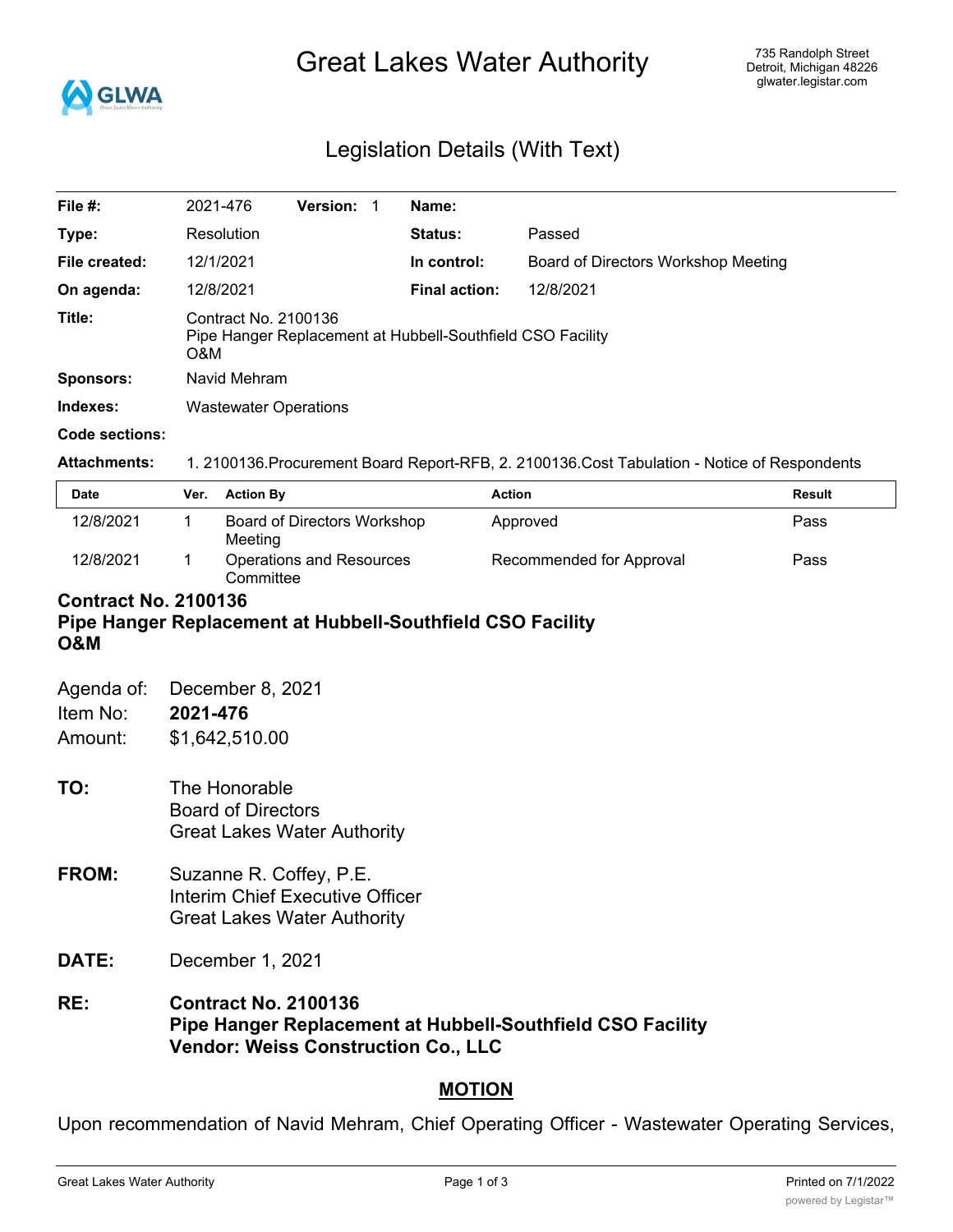the Board of Directors (Board) of the Great Lakes Water Authority (GLWA) authorizes the Interim Chief Executive Officer (ICEO) to **enter into Contract No. 2100136, "Pipe Hanger Replacement at Hubbell-Southfield CSO Facility" with Weiss Construction Co., LLC at a cost not to exceed \$1,642,510.00 for a duration of 548 days;** and authorizes the ICEO to take such other action as may be necessary to accomplish the intent of this vote.

# **BACKGROUND**

Hubbell-Southfield CSO was built in 1994 under PC-694. Overhead piping in the basin was constructed using carbon or galvanized steel piping hangers. Due to damp conditions in the basin, as well as the continual presence of chloride (from CSO disinfection) and hydrogen sulfide (commonly present in sewer gases), these hangers have corroded to the point of imminent failure. In fact, a few locations have failed and were repaired as an emergency earlier in 2021. This project seeks to replace the failed hangers with new stainless-steel hangers, which will resist corrosion and are made of an appropriate material for the installation.

# **JUSTIFICATION**

Failure of the piping hangers could result in a cascade failure (domino effect) of other nearby hangers that could cause failure of pipes. The previous pipe hanger failure affected the discharge sampling pump (a permit requirement) and a more serious/widespread failure could cause the basin to be taken out of service and will lead to violation of our NPDES permit and elimination of crucial basin systems, including dewatering/pumping, disinfection, and control gates. Additionally, and most importantly, these piping hanger failures represent a critical safety hazard for GLWA or other personnel entering and performing work in the basin, which occurs frequently.

#### **FINANCIAL PLAN IMPACT**

**Summary:** The proposed project was not anticipated during the development of the Combined Sewer Overflow facilities budget. A budget amendment in the current year is anticipated. This is being evaluated on a prospective basis. This budget amendment will first be drawn from other budgeted areas, and secondly from the wastewater unallocated reserves.

**Funding Source:** Operations and Maintenance Budget (5960) **Cost Center:** Hubble Southfield Combined Sewer Overflow Facilities (892273) **Expense Type:** Repairs & Maintenance - Facilities (622400) **Estimated Cost by Year and Related Forecast Variance:** See table below.

| FY 2022 Budget (Prorated)         | \$18,710.00 |
|-----------------------------------|-------------|
| FY 2023 Financial Plan            | 62,400.00   |
| FY 2024 Financial Plan (Prorated) | 5,230.00    |